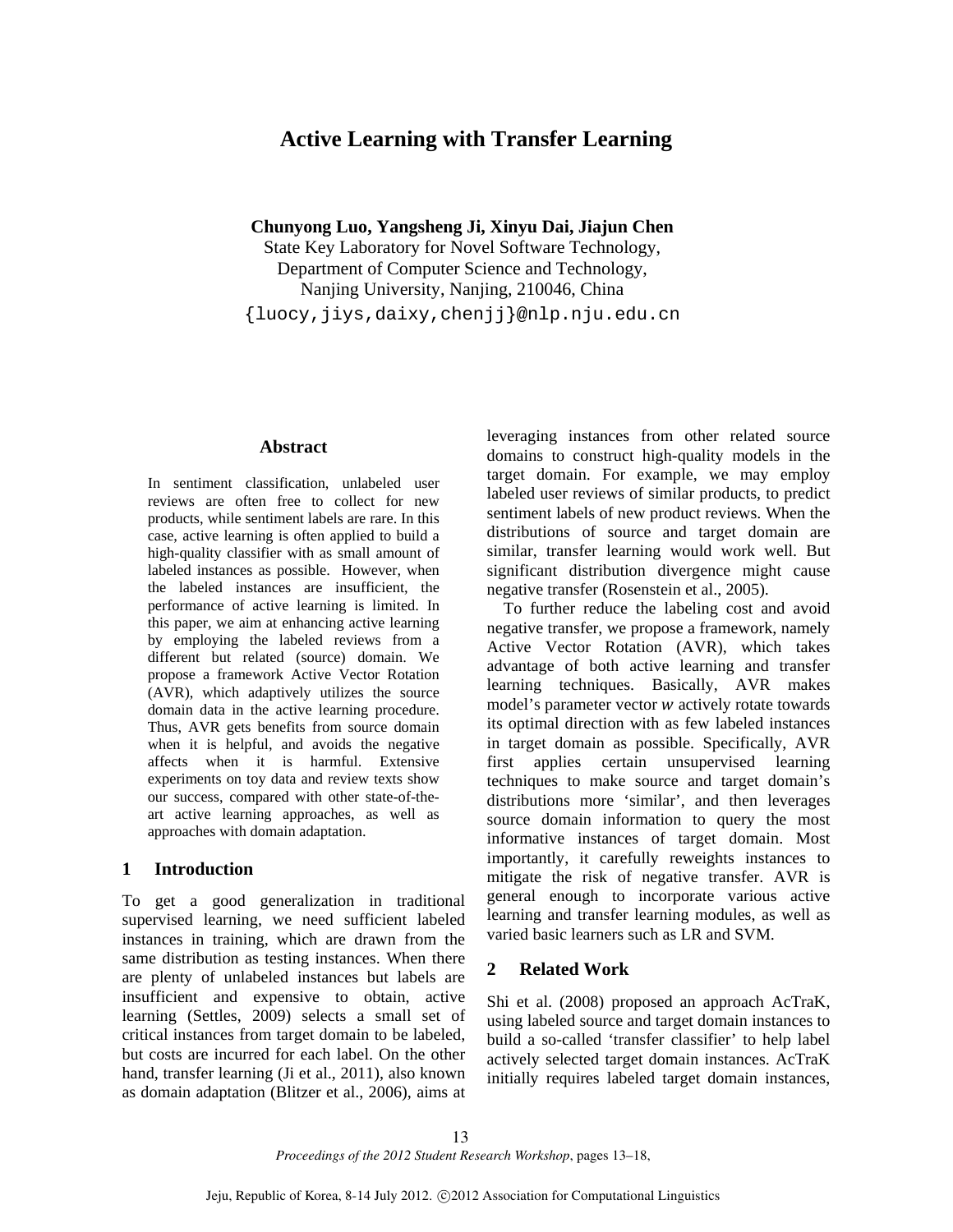and relies too much on the transfer classifier. Thus it might be degenerated by negative transfer.

An ALDA framework was proposed in (Saha et al., 2011). ALDA employs source domain classifier  $w_{src}$  to help label actively selected target domain instances. When conditional distributions  $P(y|x)$  are a bit different (Chattopadhyay et al., 2011) or marginal distributions  $P(x)$  are significantly different between source and target domain, ALDA would perform poorly. ALDA doesn't discuss the negative transfer problem and gets hurts when it happens, while AVR actively avoids it by its projection and reweighting strategy.

Liao et al. (2005) proposed a method M-Logit, utilizing auxiliary data to help train LR. They also proposed actively sampling target domain instances using Fisher Information Matrix (Fedorov, 1972; Mackay, 1992). Besides, instance weighting was used to mitigate distribution difference between source and target domain in (Huang et al., 2006; Jiang and Zhai, 2007; Sugiyama et al., 2008). These can work as a module in our framework.

# **3 AVR: Active Vector Rotation**

Without loss of generalization, we will constrain the discussion of AVR to binary classification tasks. But in fact, AVR can also be applied to multi-class classification and regression.

Given training set  $D_{tr} = \{ (x_i, y_i) | i = 1, ..., m \},\$  $x_i \in R^n$ ,  $y_i \in \{-1, +1\}$ , traditional supervised learning tries to optimize (Fan et al., 2008; Lin et al., 2008):

 $\min_{w} ||w|| + C \sum_{i=1}^{m} \varepsilon(w; x_i, y_i),$  (1) where the penalty parameter  $C > 0$ , controls the importance ratio between loss function  $\varepsilon(w; x_i, y_i)$ and regularization parameter  $||w||$ . Loss function's definition is diverse for different basic learners, e.g. LR uses  $log(1 + e^{-y_i w^T x_i})$ , while L2-SVM uses max  $(1 - y_i w^T x_i, 0)^2$ .

- In the paper, we have the following assumptions:
- 1) Target domain  $D_{tgt} = \{ (x_u^t, y_u^t) | u =$  $1, ..., N_{tgt}$ ,  $x_u^t \in R^{n_t}$ ,  $y_u^t \in \{-1, +1\}$ ,  $N_{tgt}$ is the size of  $D_{tgt}$ ;
- 2) Source domain  $D_{src} = \{ (x_l^s, y_l^s) | l =$  $1, ..., N_{src}$ ,  $x_l^s \in R^{n_s}$ ,  $y_l^s \in \{-1, +1\}$ ,  $N_{src}$ is the size of  $D_{src}$ ;
- 3)  $p(x^s) \neq p(x^t);$
- 4)  $N_{src}$  and  $N_{tgt}$  are large enough;

5) Testing set  $D_{test}$  and  $D_{tot}$  are i.i.d..

Under maximum labeling budget  $N_h$ , our goal is to employ source and target domain instances to maximize model accuracy:

$$
\max_{w} a_{D_{test}}(w) = \sum_{(x_i, y_i) \in D_{test}} \frac{1 + y_i h_w(x_i)}{2 y_i^2}, (2)
$$

where the hypothesis is:

$$
h_w(x) = \begin{cases} -1, & w^T x < 0\\ +1, & w^T x \ge 0 \end{cases}
$$
 (3)

So, we design the machine learning framework, Active Vector Rotation, to optimize w:

 $\min_{w} ||w|| + \sum_{i=1}^{m} c_i \varepsilon(w; x_i, y_i),$  (4) where the weight variables  $c_i > 0$ , control the importance of each instance in training. Larger  $c_i$ means more necessity of w to fit  $(x_i, y_i)$ . Intuitively, w of  $D_{tr}$  should try harder to fit the instances from  $D_{tqt}$  than the instances from  $D_{src}$ , so that the corresponding  $c_i$  of instances from  $D_{tgt}$ should be larger. The algorithm of AVR is described in Table 1, which is discussed in detail in the following subsections.

|  |  |  |  |  | Input: $D_{src}$ , $D_{tgt}$ , $D_{test}$ , $N_b$ ; Output: $w$ , $a_{D_{test}}(w)$ |  |
|--|--|--|--|--|-------------------------------------------------------------------------------------|--|
|--|--|--|--|--|-------------------------------------------------------------------------------------|--|

- 1. Project  $x^s$  and  $x^t$  to a common latent semantic space, where  $x^{s'}$ ,  $x^{t'} \in R^n$ .
- 2. Actively select the least source domain instances, which can characterize source domain classifier  $w_{src}$ , into training set  $D_{tr} = \{ (x_i^{s'}, y_i^{s'}) | i =$  $1, ..., N'_{src}$ .
- 3. Initialize w using  $D_{tr}$ .
- 4. For  $i = N'_{src} + 1 : N'_{src} + N_b$ 
	- 1) Actively select the most informative instance  $(x_i^{t'}, y_i^{t'})$  from  $D_{tgt}$ .
	- 2) Insert the new labeled instance into training set,  $D_{tr} = D_{tr} \cup (x_i^{t'}, y_i^{t'}).$

3) Update 
$$
c_j
$$
 for  $j = 1$ :  $i$ .

4) Retrain w using  $D_{tr}$  and (4).

end  
5. Compute 
$$
a_{D_{\text{test}}}(w)
$$
.

Table 1: AVR algorithm

#### **3.1 Projection of Source and Target Domain**

 $x^s$  and  $x^t$  might be in different vector spaces. To employ  $D_{src}$  in the training of  $D_{tgt}$ 's optimal  $w$ , we'd better project  $x^s$  and  $x^t$  into a common ndimensional latent semantic space, where the distributions of the projected  $x^{s'}$ ,  $x^{t'} \in R^n$  would be more similar. Varied projection approaches could be employed in different tasks. For example, Hardoon et al. (2004) used CCA to project text and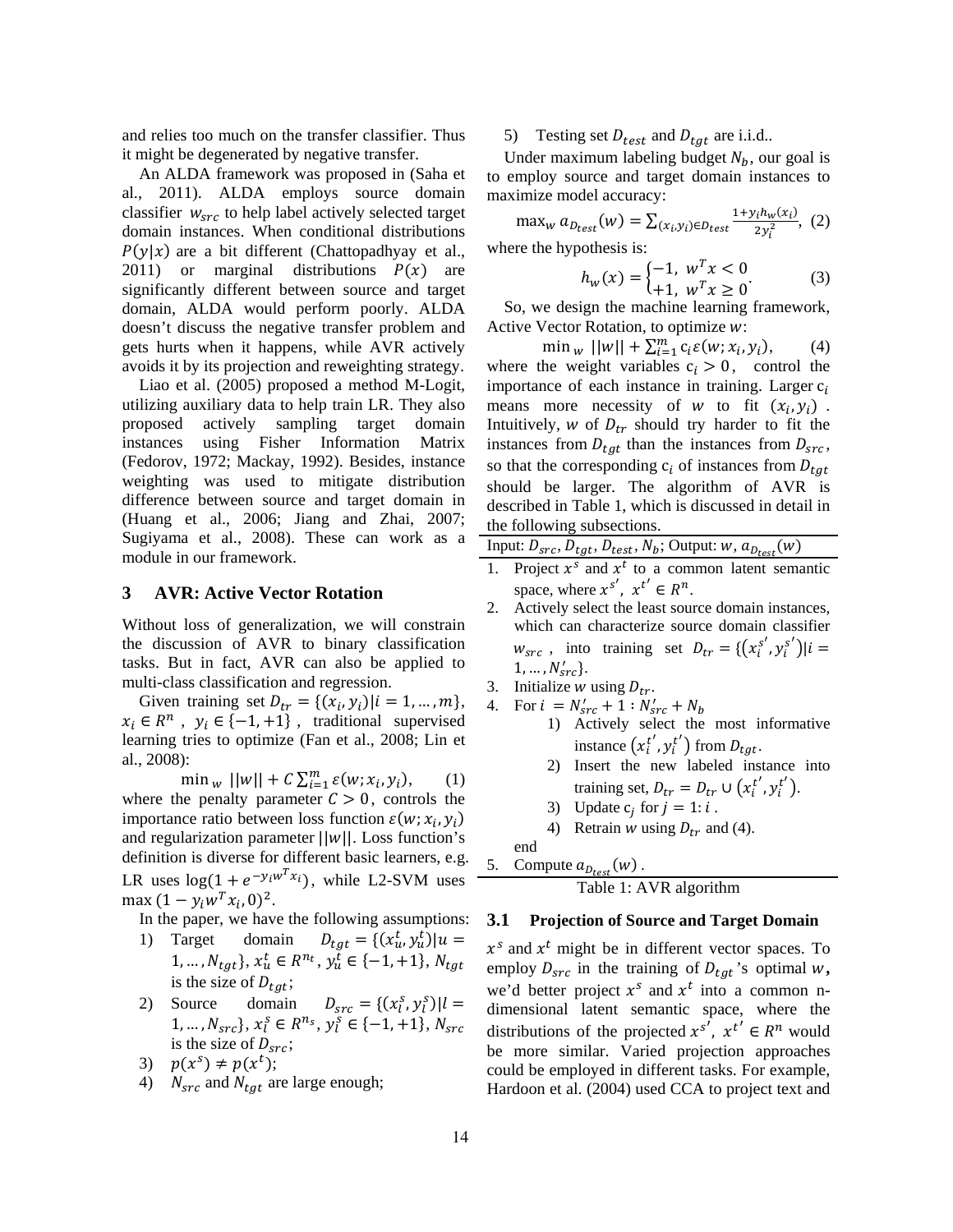image to a latent semantic space, where image could be retrieved by text. Blitzer et al. (2007) and Ji et al. (2011) utilized SCL and VMVPCA respectively in sentiment classification. Huang et al. (2006) applied RKHS and KMM in breast cancer prediction.

Regarding the case where  $x^s$  and  $x^t$  are in the same vector space but certain approach is applied to make their distributions more similar, we also consider it as a kind of projection of  $D_{src}$  and  $D_{tat}$ .

# **3.2 Initialization of Training set**

To reduce training cost and risk of negative transfer, AVR actively selects a relatively small set of instances from  $D_{src}$  into  $D_{tr}$ . Transfer learning mainly leverages  $D_{src}$  's separating hyperplane information, i.e.  $w_{src}$ , while only a small set of critical instances from  $D_{src}$  can characterize the statistics of  $w_{src}$ . AVR initializes  $D_{tr}$  by these critical instances. Different tasks may employ different selection strategy. E.g. in our experiments, the text classification task employs uncertainty sampling (Settles, 2009), while sentiment classification task selects the least  $N'_{src}$  instances which can accurately characterize  $w_{src}$ , such that:

$$
\min_{1 \le j_i \le N_{src}} \sum_{i=1}^{N'_{src}} w_{src}^T x_{j_i}^{S'}.
$$
 (5)

### **3.3 Query Strategy in Target Domain**

After initialization of  $D_{tr}$ , AVR uses certain basic learner, such as LR and SVM, to get  $w = w_{init}$ . As the labeling budget  $N_b$  is limited, we need iteratively query the most informative instance and add the new labeled instance into  $D_{tr}$  to retrain w.

AVR revises the query strategy of traditional active learning. After a few new labeled instances added to  $D_{tr}$ , the retrained w would be different from  $w_{init}$  and closer to the optimum. Traditional active learning queries the instance in  $D_{tat}$  w.r.t. w, e.g. uncertainty sampling queries the instance closest to separating hyperplane, such that:

$$
\min_{x_t^{t'} \in D_{tgt}} \left| w^T x_t^{t'} \right|.
$$
 (6)

However, AVR queries the most informative instance from which are identically classified by  $w$ and  $w_{init}$ , e.g. for uncertainty sampling, AVR queries the instance such that:

$$
\min_{x_i^{t'} \in D_{tgt}, \ w^T x_i^{t'} w_{init}^T x_i^{t'} > 0} \left| w^T x_i^{t'} \right|.
$$
 (7)

The instance queried by  $AVR$  makes  $w$  more quickly approach to its optimum, as to some extent, part of the statistics of the instances which are differently classified by  $w$  and  $w_{init}$ , can be characterized by the new queried instances. But when  $w$  is very close to the optimum, AVR will query by traditional active learning strategy.

#### ܋ **Reweighting 3.4**

Appropriate reweighting can help accelerate  $w$ rotating to the optimum and avoid negative transfer. Intuitively, the instances from  $D_{tqt}$  and the instances which have similar distribution with  $D_{tat}$ should be given higher weight. Varied reweighting strategy, e.g. TrAdaBoost (Dai et al., 2007), could be applied in AVR framework. In our experiments, AVR employs a simple but efficient reweighting strategy, without iteration:

$$
c_{i} = \begin{cases} 1, i \le N'_{src}, w^{T} x_{i}^{s'} w^{T}_{init} x_{i}^{s'} > 0\\ 0, i \le N'_{src}, w^{T} x_{i}^{s'} w^{T}_{init} x_{i}^{s'} \le 0\\ b, otherwise. \end{cases}
$$
 (8)

# **4 Experiments**

We perform AVR on a set of toy data and two real world datasets, 20 Newsgroups Dataset  $<sup>1</sup>$  and</sup> Multi-Domain Sentiment Dataset<sup>2</sup>, comparing it with several baseline methods. In this paper, we use model accuracy  $a_{D_{test}}(w)$  under fixed labeling budget  $N_h$  as the evaluation. We used LR and L2-SVM as basic learner respectively, but due to space limit, we only report the results of LR.

### **4.1 Toy Data**

We generate four bivariate Gaussian distributions as the positive and negative instances of  $D_{src}$  and  $D_{tat}$  respectively as illustrated in Figure 1.



<sup>1</sup> http://people.csail.mit.edu/jrennie/20Newsgroups/.

<sup>2</sup> http://www.cs.jhu.edu/~mdredze/datasets/sentiment/.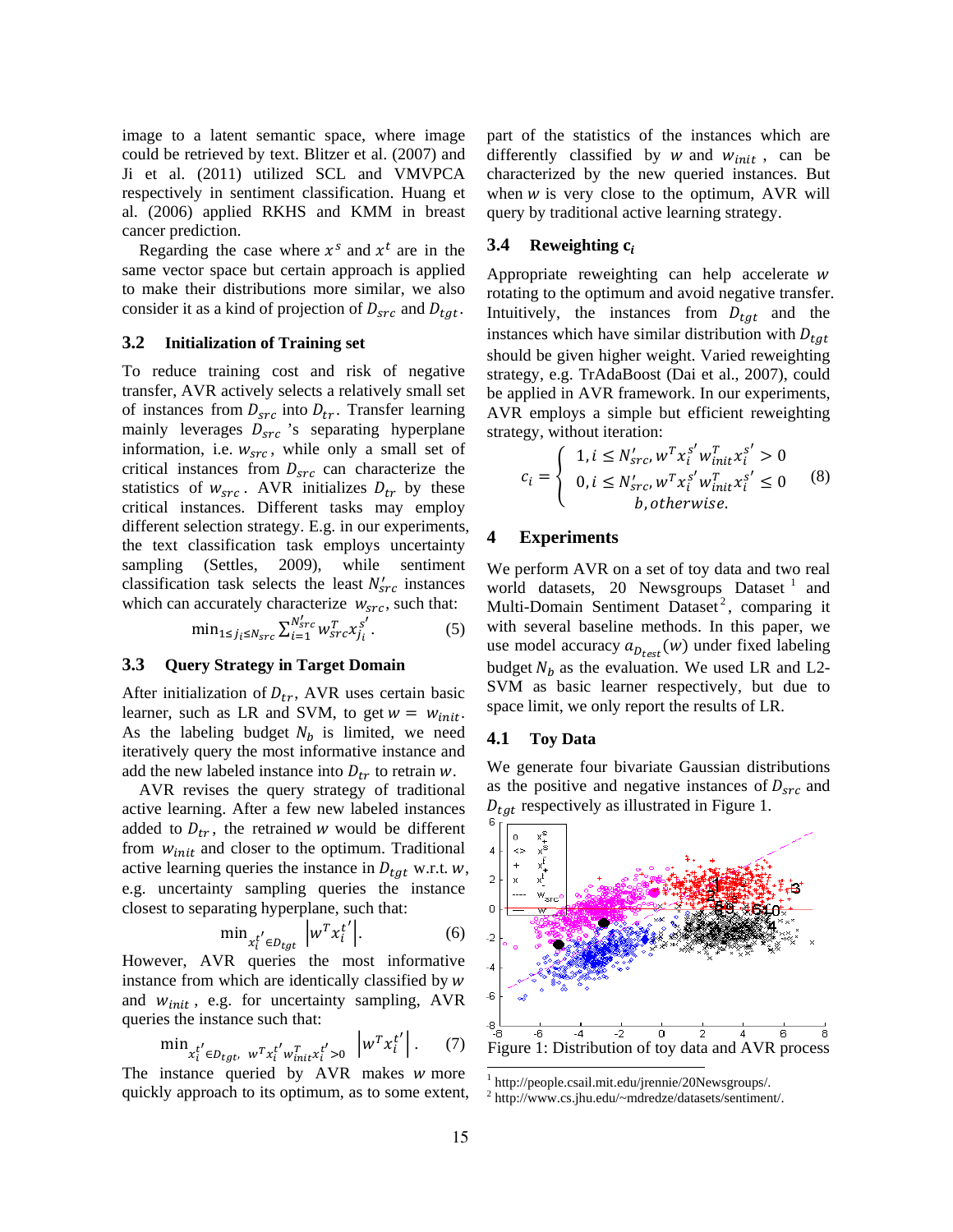As shown in Figure 1,  $D_{src}$  and  $D_{tat}$  randomly sample 1000 instances respectively, then  $D_{test}$ randomly samples 200 instances from  $D_{tgt}$ . Circle and diamond, big plus and cross, small plus and cross, represent positive and negative instances of  $D_{src}$ ,  $D_{tgt}$  and  $D_{test}$  respectively.

To this toy data, AVR's configuration is:

1)  $x^{s'} = x^s, x^{t'} = x^t$ .

- 2) AVR uses uncertainty sampling to select the least 5 instances which can characterize  $w_{src}$ , to initialize  $D_{tr}$  and  $w_{init}$ . In Figure 1, the 5 instances are marked by big filled circles or diamonds, the dash line draws the separating hyperplane  $w_{init}^T x = 0$ .
- 3) Then AVR queries instances as described in Section 3.3, the first 10 queried instances are marked by large numerals, with the first 3 are queried w.r.t. (7). The small numerals mark the first 3 instances which would be queried w.r.t. (6).
- 4) AVR reweights  $c_i$  by (8), where  $b = 4$ . The black filled circles mark the instances whose corresponding  $c_i = 0$ . The solid line draws the current hyperplane  $w^T x = 0$ .

Baseline methods are briefly described in Table 2. Details about AcTraK and ALDA can be found in (Shi et al., 2008) and (Saha et al., 2011) respectively.

| Method                                         | Note                                                     |  |  |  |  |
|------------------------------------------------|----------------------------------------------------------|--|--|--|--|
| Random                                         | Randomly sample instances from $D_{tgt}$ ,               |  |  |  |  |
|                                                | without use of $D_{src}$                                 |  |  |  |  |
| Active                                         | Uncertainty sampling, without use of $D_{src}$           |  |  |  |  |
| AcTraK                                         | Initiated by one positive and one negative               |  |  |  |  |
|                                                | instances from $D_{tqt}$ , followed by uncertainty       |  |  |  |  |
|                                                | sampling from $D_{tgt}$                                  |  |  |  |  |
|                                                | Stream-based sampling, without instance                  |  |  |  |  |
| <b>O-ALDA</b>                                  | reweighting                                              |  |  |  |  |
| <b>B-ALDA</b>                                  | Pool-based sampling, without instance                    |  |  |  |  |
|                                                | reweighting                                              |  |  |  |  |
|                                                | Initialize $D_{tr}$ by $D_{src}$ , following uncertainty |  |  |  |  |
| Source-A                                       | sampling without instance reweighting                    |  |  |  |  |
| AVR-U                                          | Uncertainty sampling with instance                       |  |  |  |  |
|                                                | reweighting                                              |  |  |  |  |
|                                                | Give all instances from $D_{src}$ the same               |  |  |  |  |
| AVR-W                                          | weight, regardless prediction difference                 |  |  |  |  |
|                                                | between $w$ and $w_{init}$ .                             |  |  |  |  |
| Table 2. Rrief description of baseline methods |                                                          |  |  |  |  |

Table 2: Brief description of baseline methods

The first 4 methods referring randomness are run 1000 times to average results as shown in Table 3.

| Method        | Target Domain Labeling Budget $N_h$ |    |       |    |       |    |                                                       |                   |                                                       |                   |
|---------------|-------------------------------------|----|-------|----|-------|----|-------------------------------------------------------|-------------------|-------------------------------------------------------|-------------------|
|               |                                     | 2  | 3     | 4  | 5     | 6  |                                                       | 8                 | 9                                                     | 10                |
| Random        |                                     |    |       |    |       |    |                                                       |                   | 50.05 69.35 79.88 86.04 90.26 93.01 94.41 95.30 96.03 | 96.41             |
| Active        |                                     |    |       |    |       |    | 49.90 75.65 90.41 95.92 96.30 97.23 97.41 97.59 97.64 |                   |                                                       | 97.72             |
| AcTraK        |                                     |    |       |    |       |    | 93.15 95.23 96.10 96.69 97.03 97.30 97.53 97.68 97.78 |                   |                                                       | 97.82             |
| <b>O-ALDA</b> | 77                                  | 77 |       |    |       |    |                                                       |                   | 77.01 77.07 77.15 77.24 77.33 77.37 77.42             | 77.48             |
| <b>B-ALDA</b> | 77                                  | 77 | 77    | 77 | 77    | 77 | 77                                                    |                   |                                                       | 77.50 77.50 77.50 |
| Source-A      | 77                                  | 77 | 77    | 77 | 77    | 77 | 77                                                    |                   | 77.50 77.50                                           | 77.50             |
| <b>AVR-U</b>  | 80.50                               | 95 | 85    | 96 | 98.50 | 96 | 98                                                    | 98                | 97                                                    | 96.50             |
| AVR-W         | 80.50                               | 94 | 94.50 | 97 | 98.50 | 97 | 98.50 97.50 98.50                                     |                   |                                                       | 97                |
| <b>AVR</b>    | 80.50                               | 94 | 94.50 | 97 | 98.50 | 97 |                                                       | 98.50 97.50 98.50 |                                                       | 98.50             |

Table 3: Performance of different methods on toy data, where AcTraK unfairly uses two more labels.

#### **4.2 20 Newsgroups Dataset**

20 Newsgroups Dataset is commonly used in machine learning and NLP tasks. It contains about 20000 newsgroup documents which are categorized into 6 top categories and 20 subcategories. We split it into 6 pair of  $D_{src}$  and  $D_{tat}$ , with each pair includes only two top categories documents, such as "comp" and "rec", but  $D_{src}$  and  $D_{tgt}$  are drawn from different subcategories, e.g.  $D_{src}$  has "comp.graphics" and "comp.graphics", but  $D_{tat}$  has "comp.windows.x" and "sci.autos". The task is to leverage  $D_{src}$  to distinguish the top categories of documents in  $D_{tat}$ . Our settings of 20 Newsgroups Dataset is identical with Dai et al. (2007), details can be found there.

On this dataset, AVR's configuration is similar with that on toy data, with  $N'_{src}$  varies from 500 to 800 on different pairs.

Due to space limit, we only report results on the pair of "comp vs. rec" in Figure 2, with all methods are averaged over 30 runs. The results on other pairs are similar. Since AVR-U and AVR-W are variants of AVR, with similar performance, we only report the results of AVR.



Figure 2: AVR outperforms others on the "comp vs. rec" pair.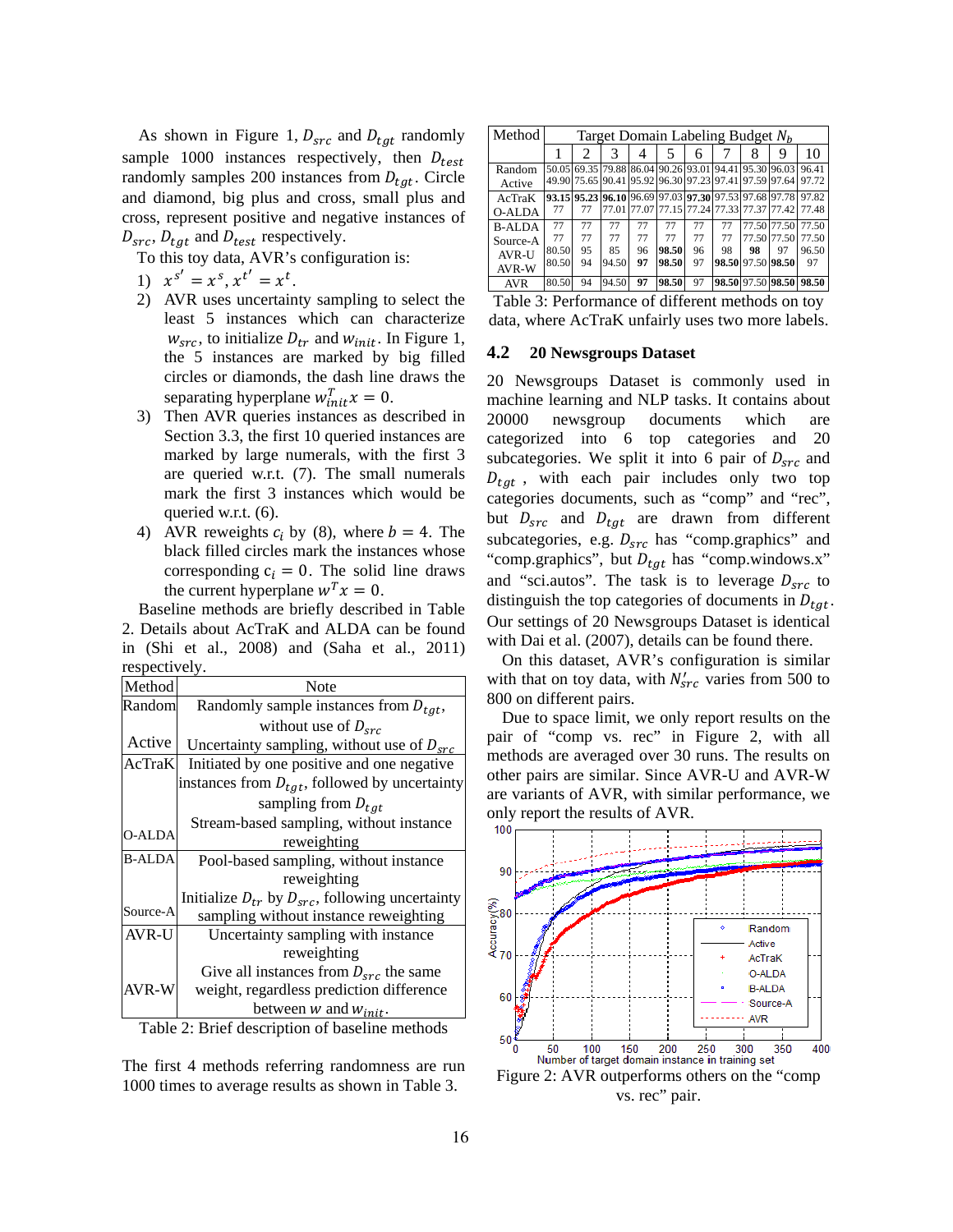#### **4.3 Multi-Domain Sentiment Dataset**

The sentiment dataset consists of user reviews about several products (Book, DVD, Electronic, Kitchen) from Amazon.com, the task is to classify a review's sentiment label as positive or negative. We have 12 pairs with each pair has two products as  $D_{src}$  and  $D_{tgt}$  respectively. On this dataset, AVR employs VMVPCA (Ji et al., 2011) to project  $D_{src}$  and  $D_{tgt}$ , and initializes  $D_{tr}$  with  $N'_{src} =$ 1000 instances from  $D_{src}$  w.r.t. (5), while the other configuration is the same as that described in Section 4.1. To be comparable, the baseline methods which leverage  $D_{src}$  are preprocessed by VMVPCA. We also add another baseline method Source-A' here, which is identical with Source-A, except that it is not projected by VMVPCA. Given space limit, we only report the results on the pair " $DVD \rightarrow Kitchen$ ", with other pairs have similar performance.



Figure 3: AVR does better than previous work on the "DVD $\rightarrow$ Kitchen" dataset for all budget sizes.

### **4.4 Discussion**

From inspection of experimental results, we get the following remarks.

Why to combine active learning and transfer learning?

- Active learning such as uncertainty sampling can significantly reduce the labeling cost. But when  $w$  is far from the optimum, uncertainty sampling may oversample instances near a direction. For example, in Figure 2, Active method is worse than Random method when  $N_b < 50$ .
- $D_{src}$  could help  $D_{tgt}$  in learning accurate w,

e.g. in Figure 2, when  $N_b < 200$ , Source-A method with the help of  $D_{src}$  outperforms Random and Active methods which never use  $D_{src}$ . But inappropriate use of  $D_{src}$  may cause negative transfer, e.g. in Figure 2, when  $N_h > 200$ , Source-A, ALDA and AcTraK methods, which overuse  $D_{src}$ , underperform Active method.

 Thus, we realize that appropriate combination of transfer learning and active learning could advance and complement each other. Especially when  $D_{tgt}$  has scarce labels,  $D_{src}$ could help avoid oversample instances near a direction. But with the increase of labels in  $D_{tat}$ ,  $D_{src}$  should decrease its weight in training to avoid negative transfer.

Does each component of AVR work?

- Appropriate Projection of  $D_{src}$  and  $D_{tgt}$  could mitigate distribution divergence, e.g. in our sentiment classification task, Source-A and AVR which applied VMVPCA significantly and consistently outperforms Source-A'.
- Initialize  $D_{tr}$  by a small set of critical instances from  $D_{src}$  can significantly reduce training cost without loss of accuracy. E.g. in our experiments, when  $N_b = 1$ , AVR has better or comparable performance w.r.t. Source-A which initializes  $D_{tr}$  by whole  $D_{src}$ . More importantly, AVR trims initial  $D_{tr}$  size from 1000 to 5 in toy data, from 4000 to 500 in Newsgroups dataset, and from 2000 to 1000 in Sentiment dataset.
- The query strategy of AVR described in Section 3.3 advances traditional active learning, which is supported by the performance of AVR over AVR-U.
- Appropriately reweighting instances from  $D_{src}$  and  $D_{tat}$  could result in accurate w and avoid negative transfer meanwhile. For example, in our experiments, the reweighting strategy of (8) makes AVR outperform all baseline methods, while some of which suffer from negative transfer.

How about AcTraK's performance?

 AcTraK works well on our toy data, just because it unfairly uses too much more labels of  $D_{tgt}$ , even though, it underperforms AVR when  $N_b > 3$ . Besides, AcTraK performs poorly on high dimensional data like text in our experiments.